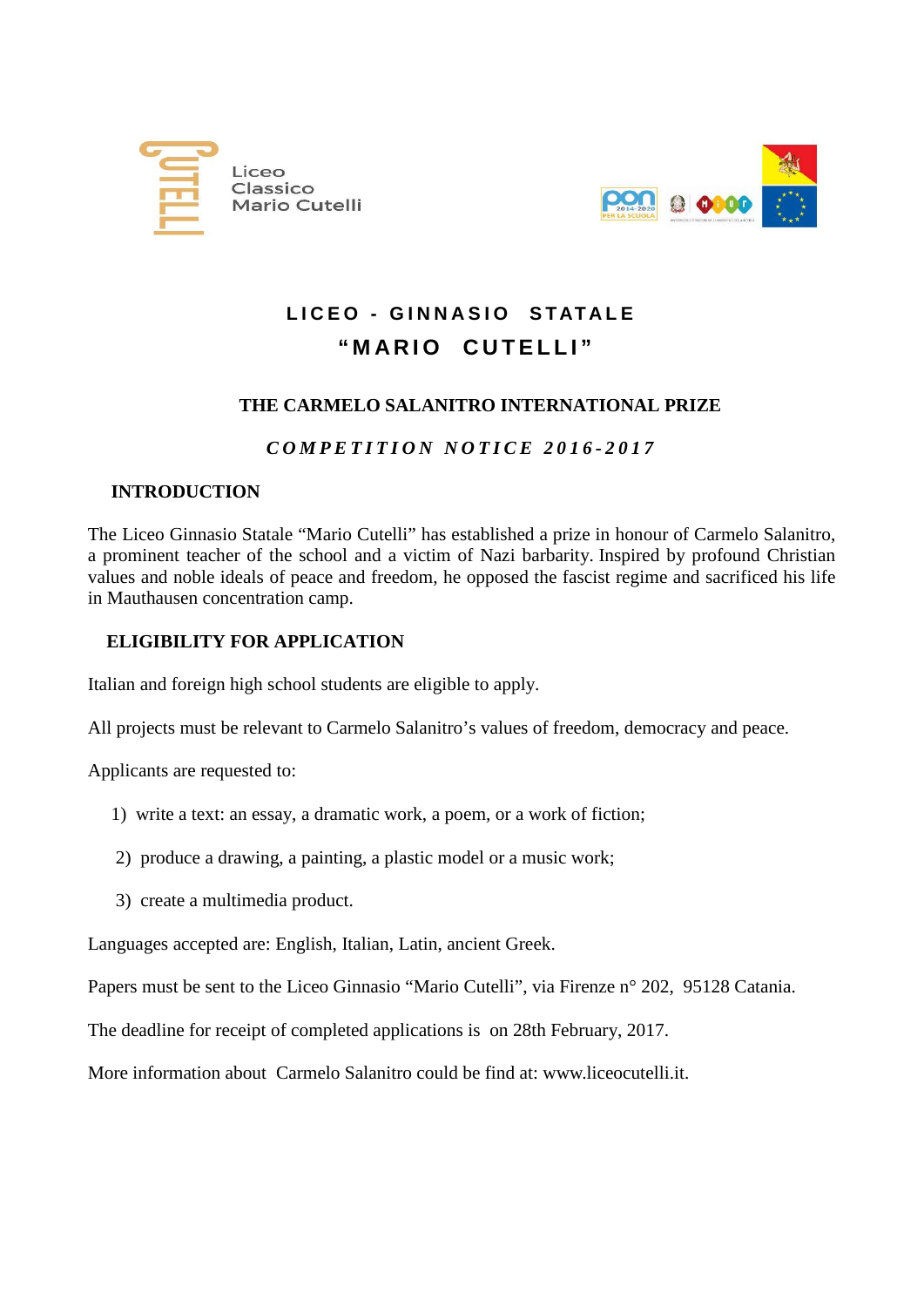#### **REVIEW PROCESS**

Each application will be assessed by a board of examiners, made up of:

- 1) the school headmaster;
- 2) five high school teachers;
- 3) five students attending high schools.

#### **RESULTS**

The results will be published on the school website: [www.liceocutelli.it.](http://www.liceocutelli.it/)

The prize consists of a cheque of 500 euros each project and will be given to the winner during a seminar on antifascism or sent to his /her private address.

La Dirigente Scolastica

The school headmaster

(Prof.ssa Elisa Colella )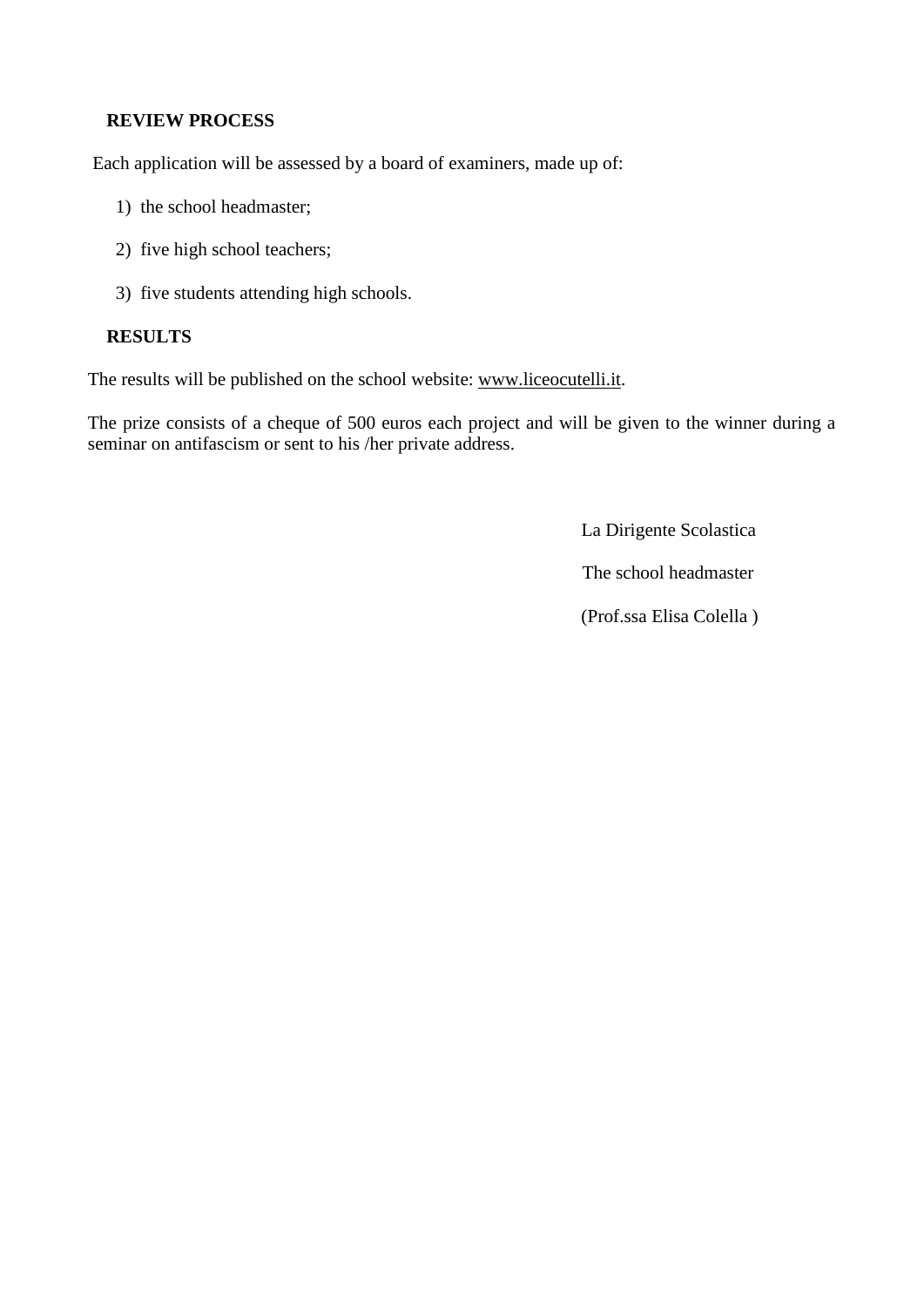





#### **LICEO - GINNASIO STATALE " MARIO CUTELLI "**

### 95128 CATANIA - Via Firenze n° 202 - Tel. 095 6136280 - Fax 095 8731791 *cod. fiscale 80012480879 - distretto XIV - cod. Istituto CTPC040006 e-mail: ctpc040006@istruzione.it - PEC: ctpc040006@pec.istruzione.it web site:* [http://www.liceocutelli.it](http://www.liceocutelli.it/)

### [APPLICATION FORM](http://80.19.250.213/liceocutelli/marano_salanitro/bando%20in%20inglese.htm)  [THE CARMELO SALANITRO INTERNATIONAL PRIZE](http://80.19.250.213/liceocutelli/marano_salanitro/bando%20in%20inglese.htm)

|  | Surname       |  |
|--|---------------|--|
|  |               |  |
|  |               |  |
|  |               |  |
|  | Address       |  |
|  |               |  |
|  |               |  |
|  |               |  |
|  |               |  |
|  | <b>SCHOOL</b> |  |
|  |               |  |
|  |               |  |
|  |               |  |
|  |               |  |
|  |               |  |

#### **STUDENT**